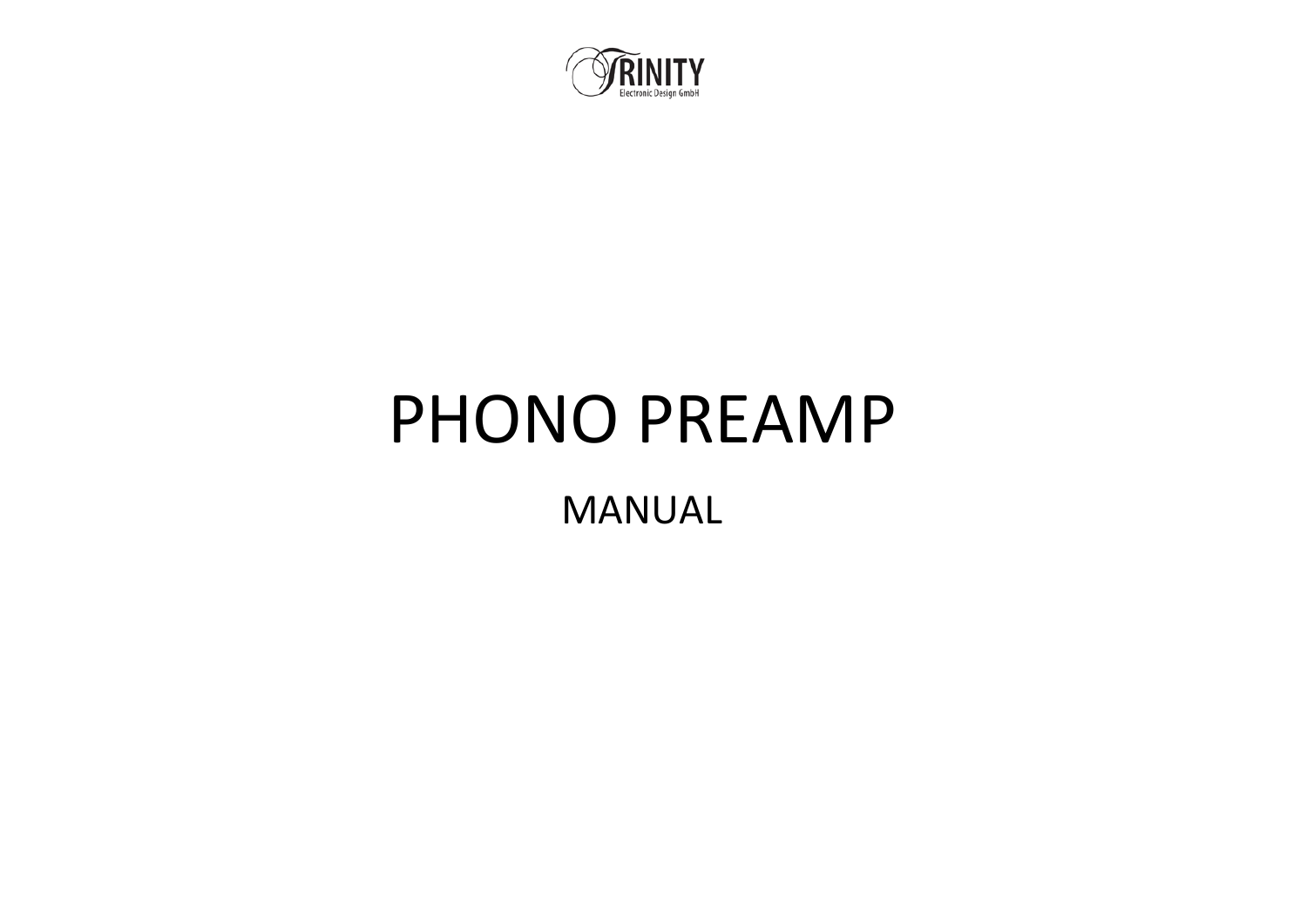

#### **THANK YOU**

for purchasing a product from TRINITY Electronic Design.

The TRINITY PHONO sets new standards so that discerning music aficionados can finally enjoy their most beautiful recordings as if it were the true to life original.

The PHONO PREAMP supports RIAA, FFRR, COLUMBIA and EMI equalization.

Enjoy pure sound reproduction with our product.

Sincerely Yours

TRINITY Team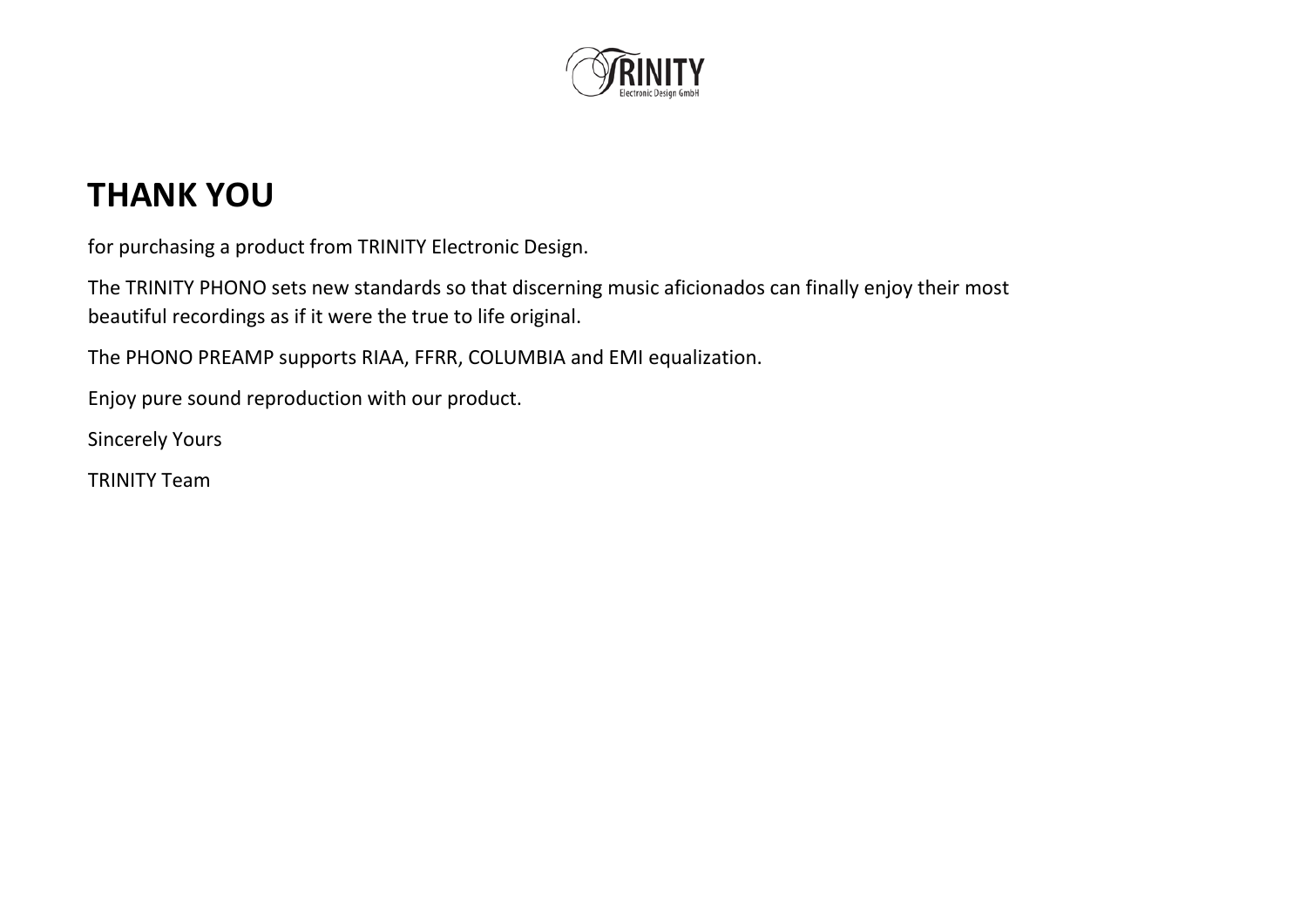

# **CONTENTS**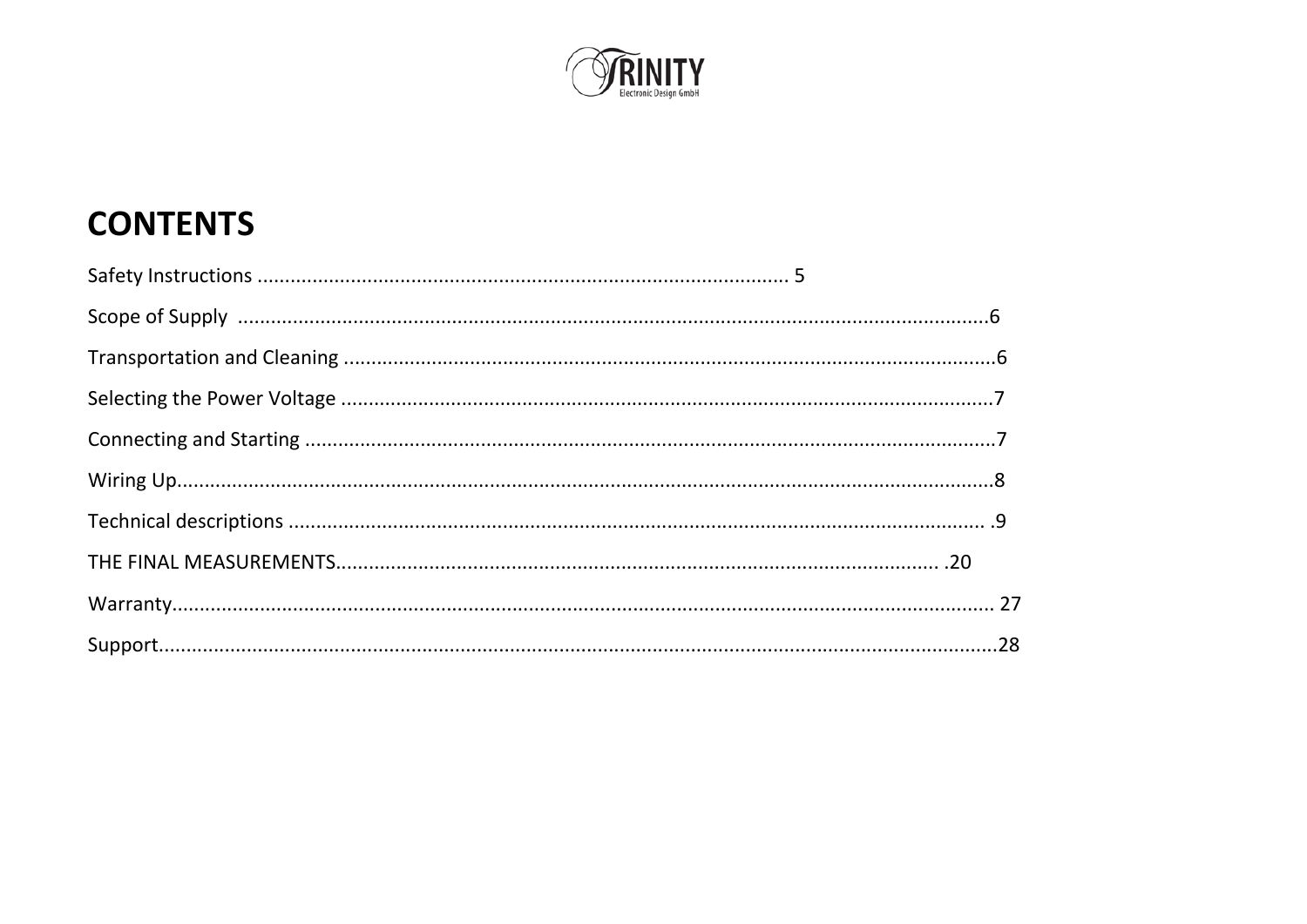

#### **SAFETY INSTRUCTIONS**

- 1. Please read this operating manual carefully and observe all the instructions affixed to the appliance or written in this manual.
- 2. Install this product on a stable surface and make sure that nobody can trip over the cables.
- 3. This product should only be connected to a power source indicated on the product. If you are unsure what power source you have in your region, please contact your local power utility.
- 4. Never operate this product near water or with wet hands. If the product comes in contact with liquids, immediately disconnect it from the power source.
- 5. To exclude the risk of an electric shock, please never expose the product to the rain or other source of liquid.
- 6. In thunderstorms, do not install the product or put it into operation.
- 7. Never attempt to open the appliance or repair it yourself. If you open or remove the enclosure, you may expose parts that are subjected to dangerous levels of voltage. Any unauthorized opening of the appliance will cause the warranty claim to become null and void.
- 8. Do not allow children to play with electrical appliances without adult supervision. Children do not always recognize the possible risks and consequences.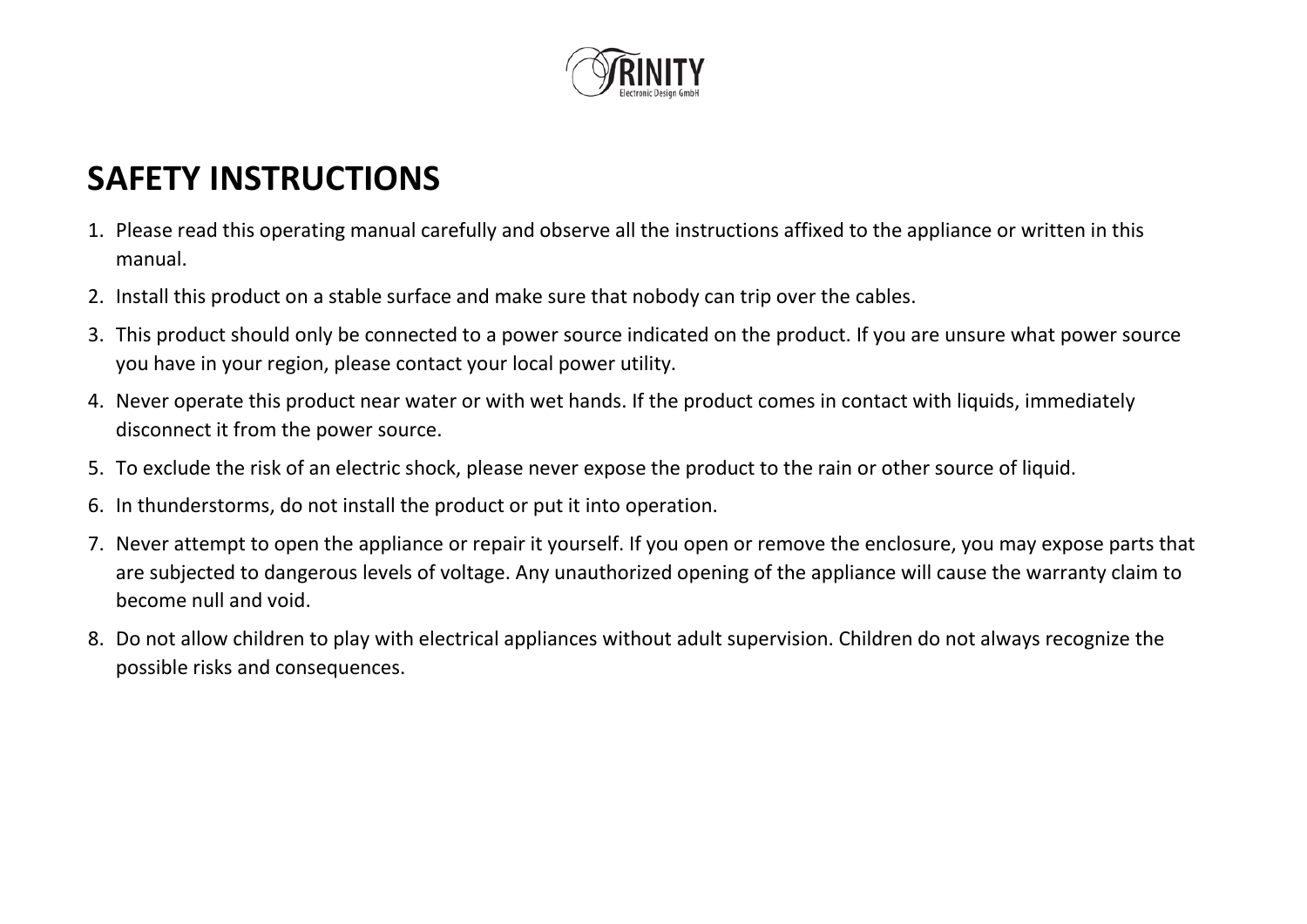

#### **SCOPE OF SUPPLY**

The scope of supply comprises:

- TRINITY PHONO PREAMP
- TRINITY PHONO Load connectors (4pcs.)
- TRINITY PHONO Tone arm cable (optional)
- Cotton gloves
- Cleaning cloth
- 1 x Flight Case, weight: 13.5kg, dimension: 55cm, 46cm, 24cm

# **TRANSPORTATION AND CLEANING**

Please only transport the parts listed in the scope of supply in the supplied flight case and use the supplied cotton gloves when unpacking and installing the appliances to avoid scratching the enclosures.

Clean the surfaces using the supplied microfiber cloth: immerse the cloth in lukewarm water containing no detergents and then carefully wipe the surface when the cloth is almost dry.

#### **Never use chemical or aggressive detergents.**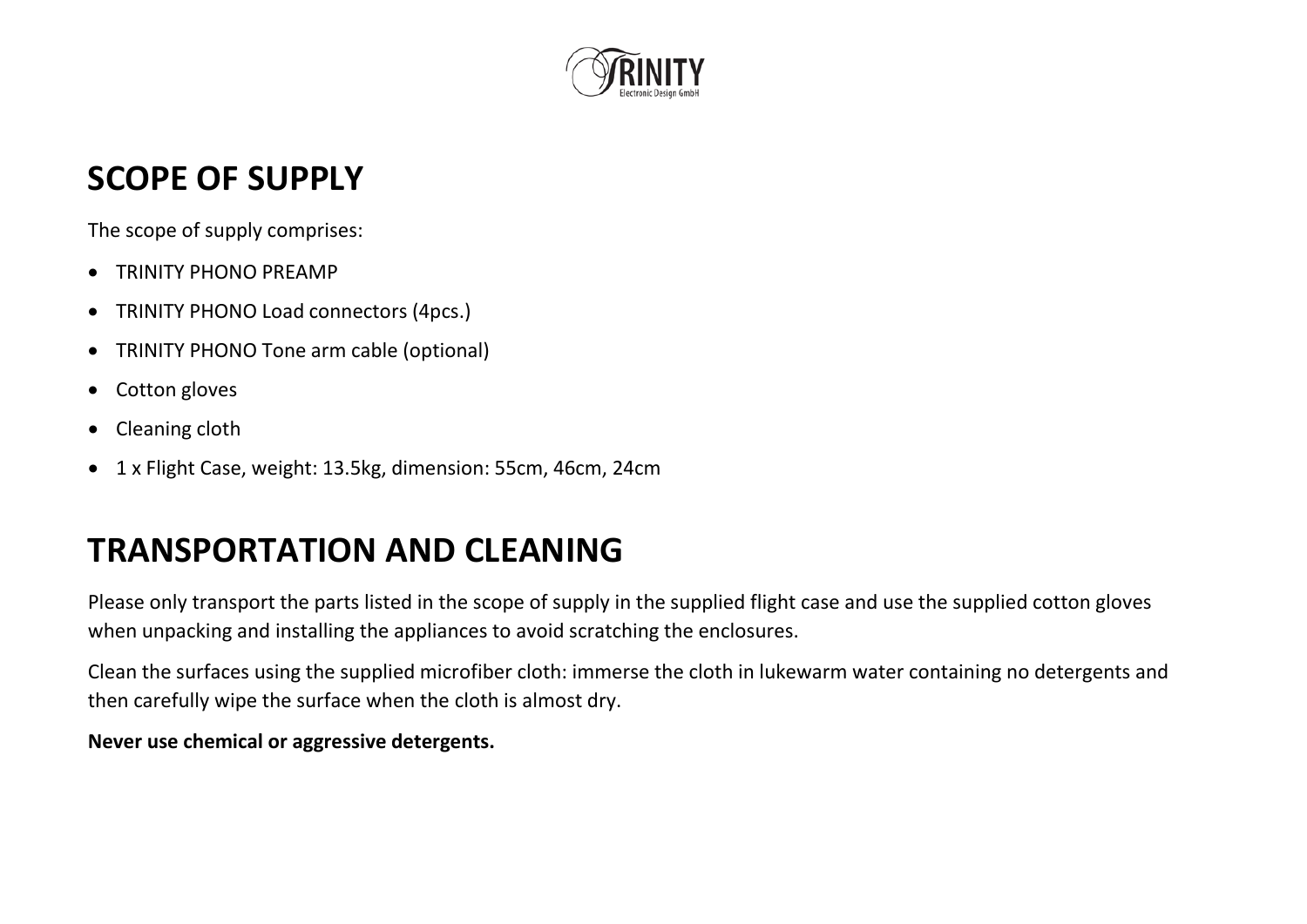

# **SELECTING THE POWER VOLTAGE**

The implemented wide-range switched mode power supply modules allow an operation from 100Vac to 240Vac. The two fuses on the primary side are placed inside of these modules.

#### **CONNECTING AND STARTING**

To install the PHONO PREAMP, select a stable, level surface directly next to the turn table so that the connecting cable to the tone arm is as short as possible. Avoid placing the appliance in direct sunlight and never place the modules directly next to radiators or fan heaters.

Protect all supplied parts from humidity and moisture.

Only wire up the components when the device is switched off.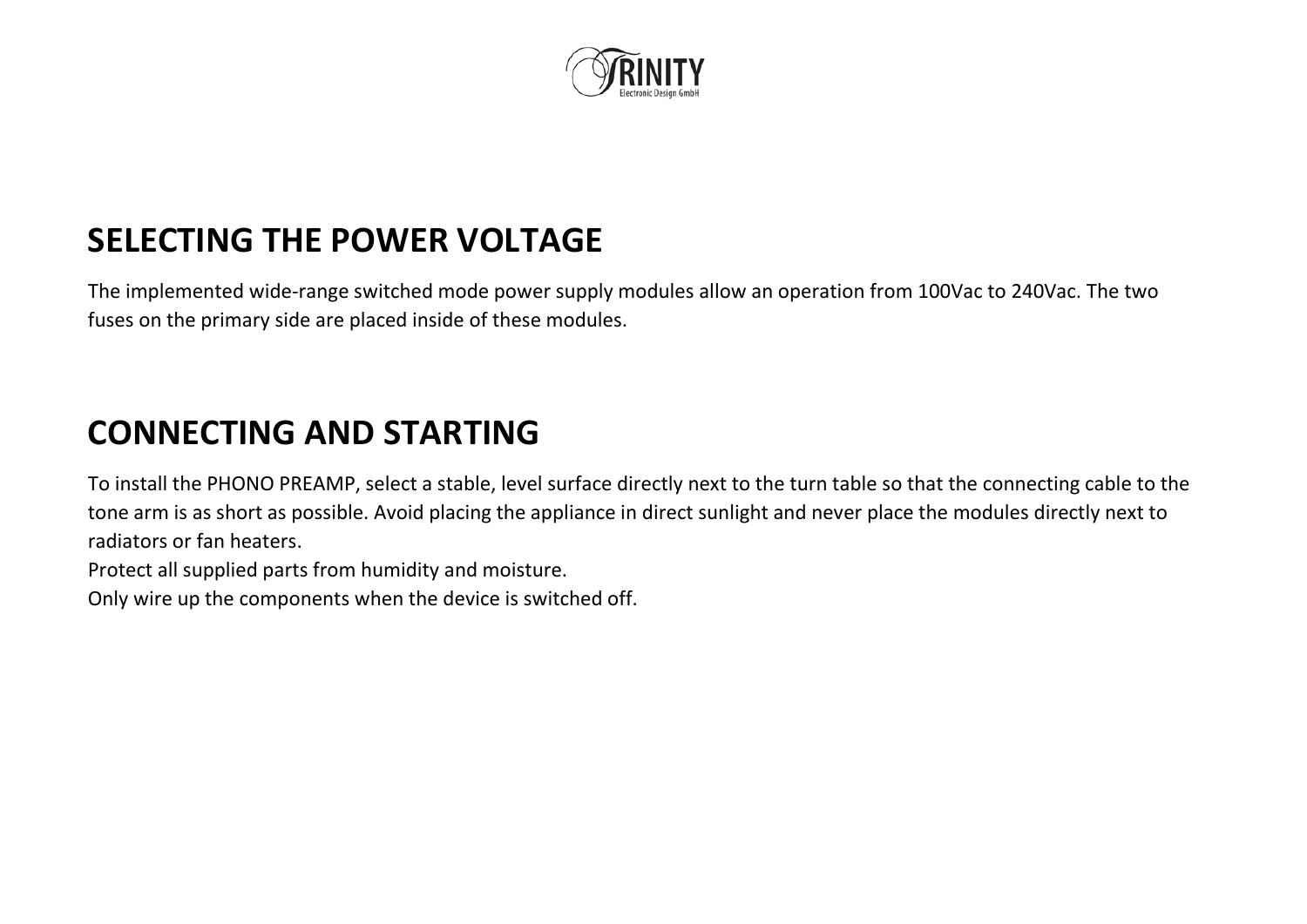

#### **WIRING UP**

- 1. Disconnect the PHONO PREAMP from the power source. Never disconnect any wires unless the device is switched off.
- 2. Connect the PHONO PREAMP to the tone arm.
- 3. Connect the PHONO PREAMP to the LINE PREAMP.
- 4. Connect the PHONO Load Connectors to the load connector XLR inputs.
- 5. The precision rotary switch can be operated by a coin.
- 6. Select the matching load for the used MC pick-up.
- 7. Additional connectors with any values can be ordered as an option.



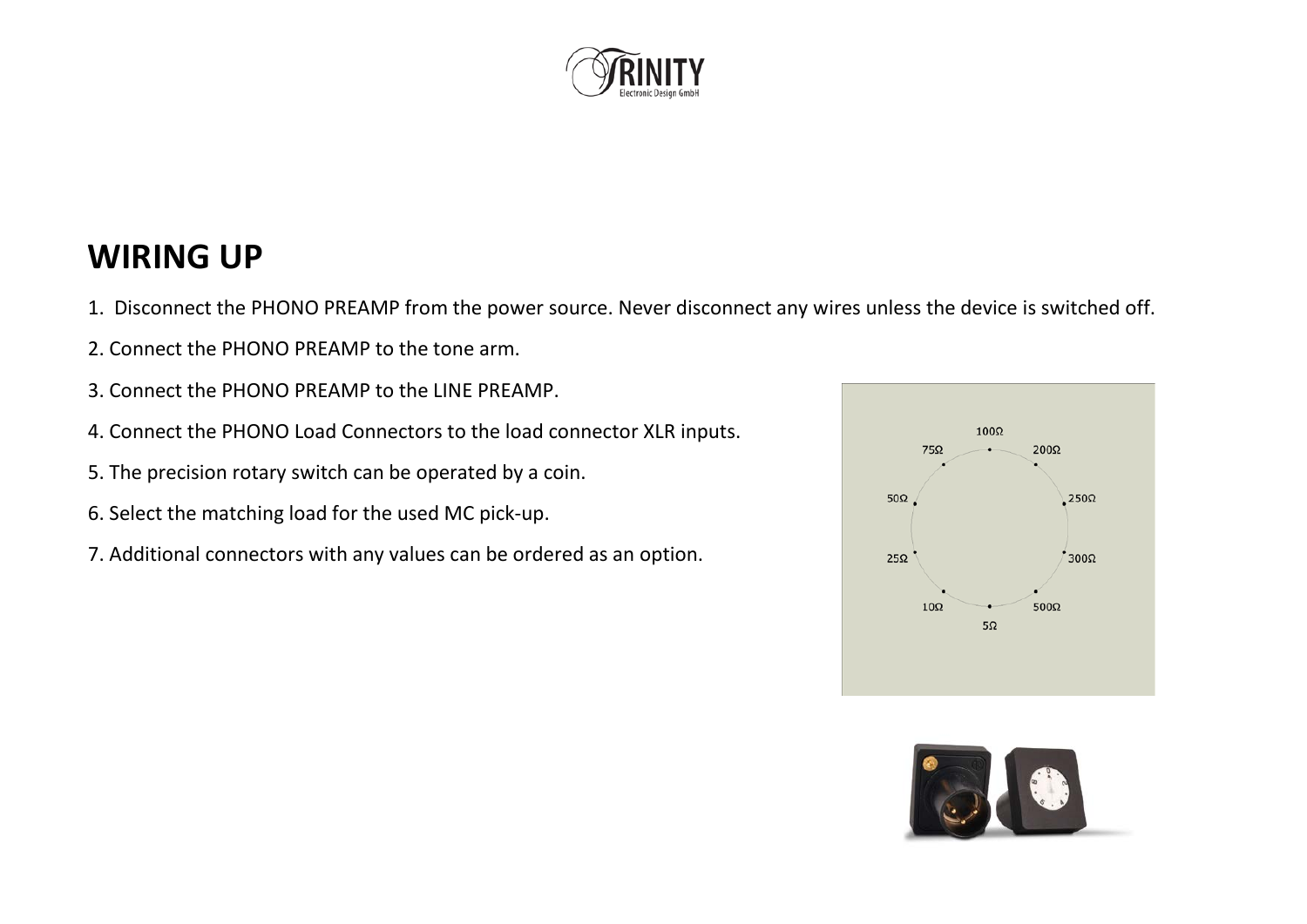

#### **THE LOW NOISE INPUT STAGE**

Even a low noise amplifier contains different noise sources and all resistive sources create thermal noise depending on the temperature.

As Mr. James Bryant from Analog Devices mentioned:

"So anywhere at all that there is resistance in a circuit, whether it is carrying current or not, there is a noise generator with an output voltage noise spectral density of



We can reduce the noise by reducing the resistance **R** (this may increase current and/or power consumption), but reducing the temperature **k** is not usually practicable (if we cool a resistor from room temperature (298K) to liquid nitrogen temperature (77K), its noise voltage is still more than half its room temperature value). **And, of course, we can't change Boltzmann's Constant because Professor Boltzmann is dead."**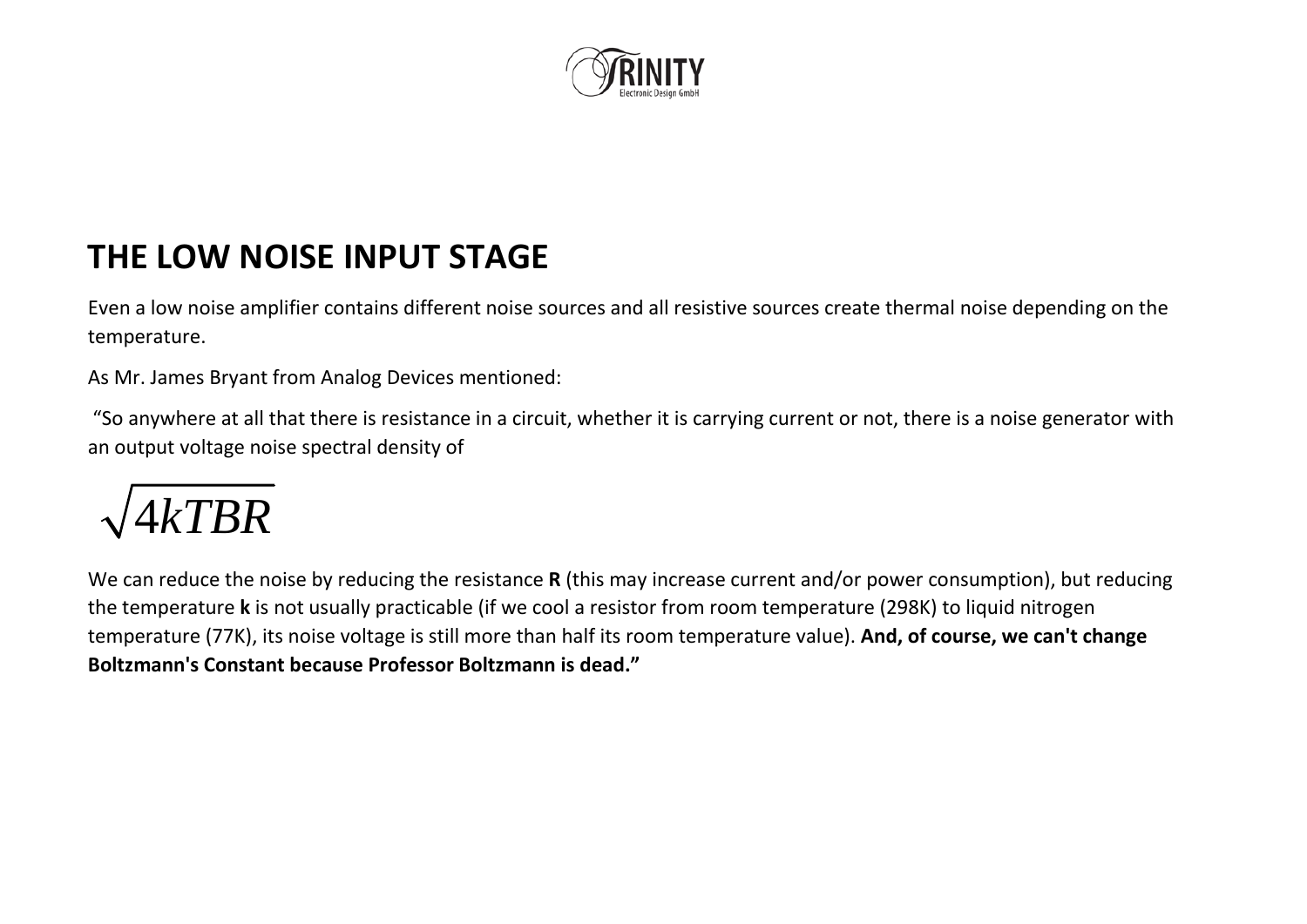

The **B** stands for band width and will be discussed later.

When a source like a MC pickup with it matching resistor is connected to a phono preamplifier`s input the output noise includes contributions from both the amplifier and the source resistance. There exists an optimum source resistance for any given amplifier, which will provide the lowest noise factor, or in other words the highest signal-to-noise ratio for any specific input signal.

Since the source resistance is determined by the pick-up manufacturer, there is only one way left to optimize the overall noise performance of a phono preamplifier.

The amplifier has to be designed in that way that it matches with these source resistances of the MC pick-ups or at least come close to this value.

After solving some partial differential equations, it can be shown that the optimum source resistance is

$$
R=\frac{e_n}{i_n}
$$

That means for a given amplifier the optimum source resistance can be calculated. Beside the low noise performance, the amplifier has to match to other requirements as well. For instance the amplifier has to be linear and should not add any distortion or the bandwidth should be well above the audio bandwidth and so on.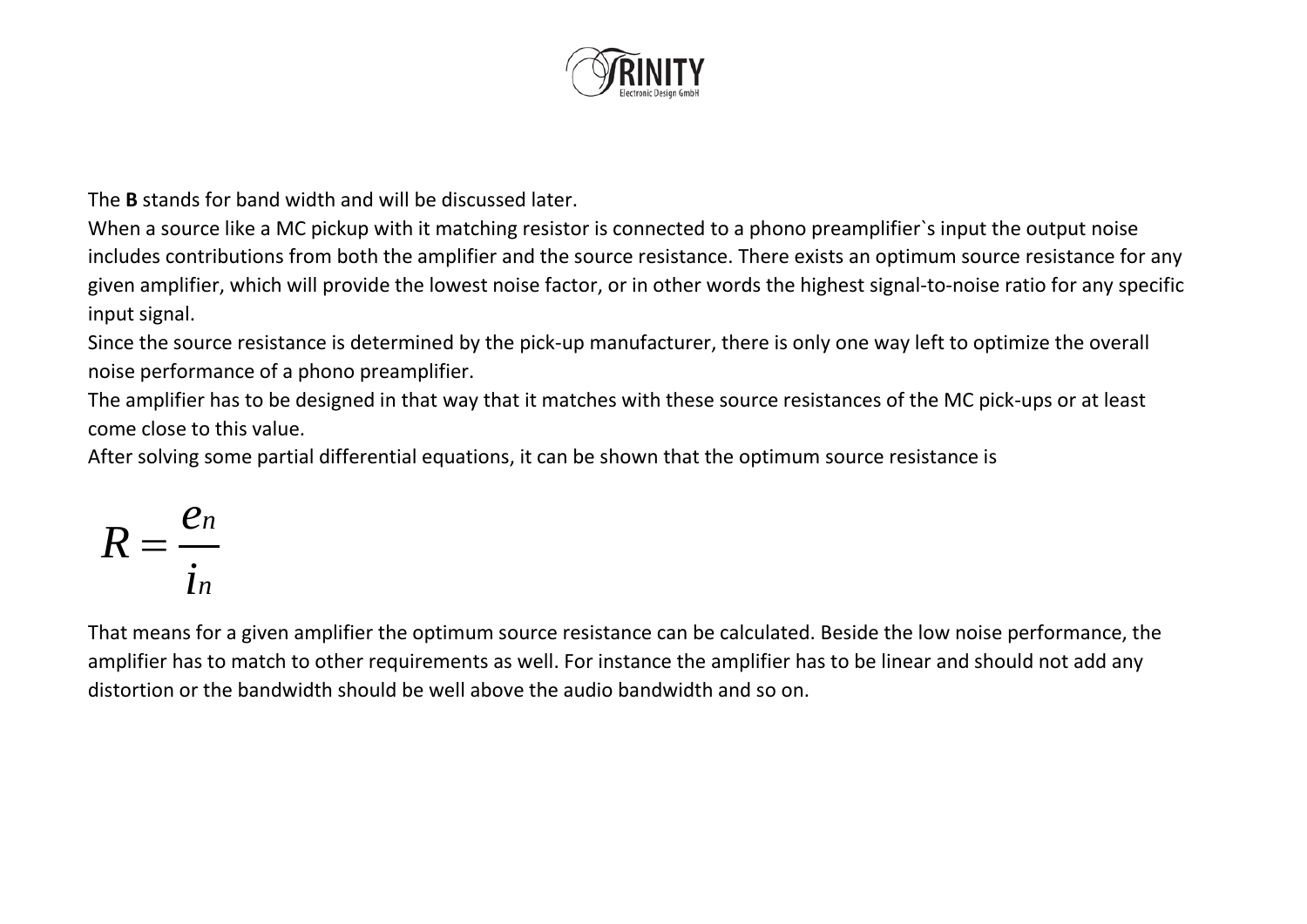

Often step-up transformers are used to match low source resistances with the optimum source resistance of the active electronic. For the noise consideration this is a pretty good solution, but all transformers are limited in the band width, since they cannot transfer DC voltage. Depending on the construction and the transfer ratio of the transformer the lower cut-off frequency can be in the range of 20Hz. That means a transformer acts always like a high pass filter.

A 1st order high pass with 20Hz cut-off frequency has the following amplitude and phase response:

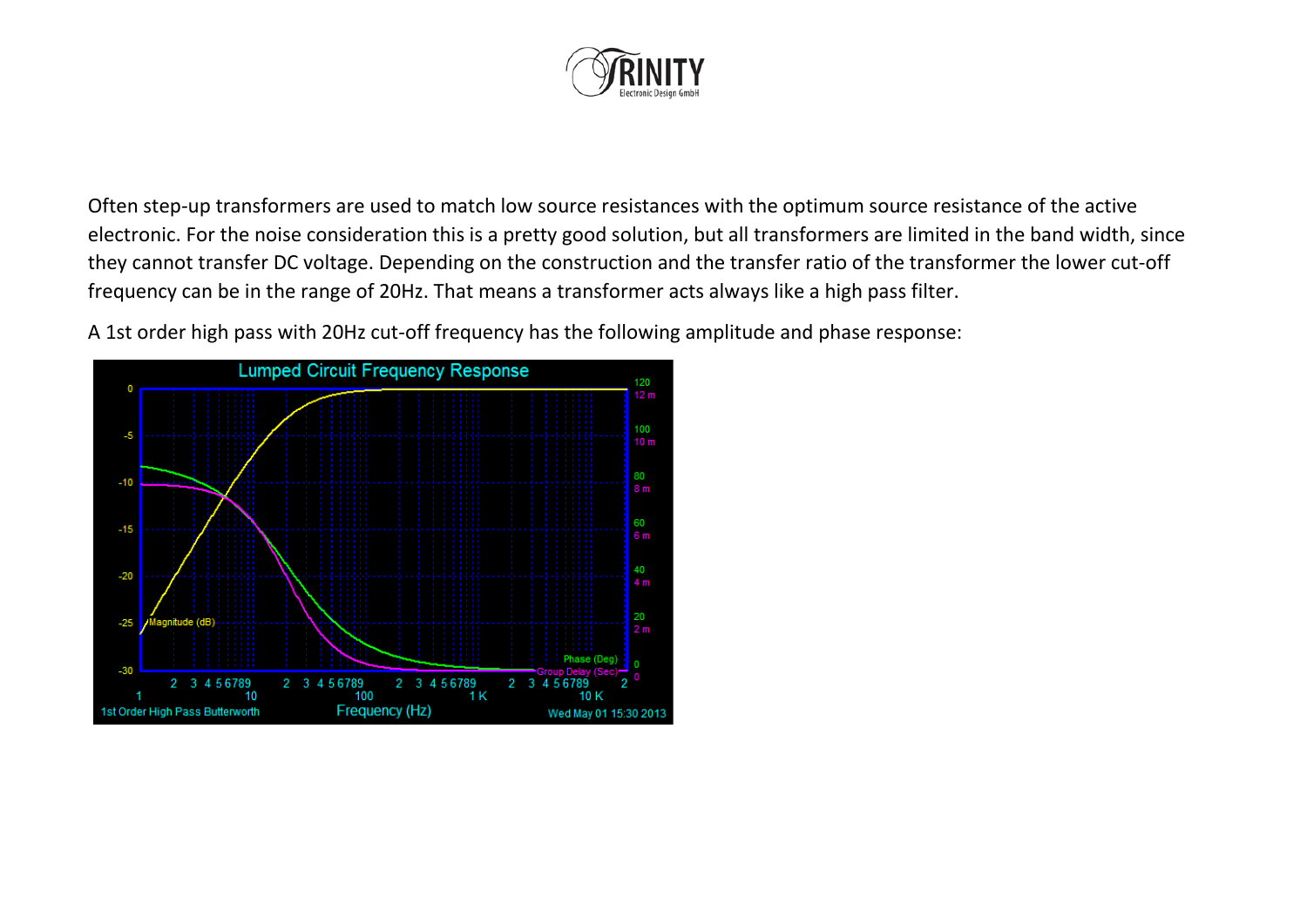

The purple trace shows the group delay, which is easier to understand, since it is the time a signal needs to pass the electronic.

If we consider a complex signal with 20Hz as the fundamental, then the fundamental of the signal needs 4ms from the input to the output. The second harmonic needs only 1.5ms. That means you will hear the harmonics before you hear the fundamental!

It is said, that the gifted people with "Golden Ears" can hear differences of 50µs.

This deviation is reached with a 20Hz high pass at 250Hz. From there on the system is time coherent for the ears.

A few millisecond group delay variation is therefore not time coherent and the reason why the DC servo in the TRINITY PHONO PREAMP starts at 0.5Hz.

To avoid such a step-up transformer the TRINITY PHONO PREAMP uses 12 gain stages in parallel to reduce the input noise voltage by a factor of

# $\sqrt{12} = 3.5 \equiv 10.8 dB$

Of course you can write just anything down on paper, but what about the reality.

The next figure shows the inverse RIAA used as an input signal for the PHONO PREAMP. The amplitude simulates a pickup with 150µV at 1kHz.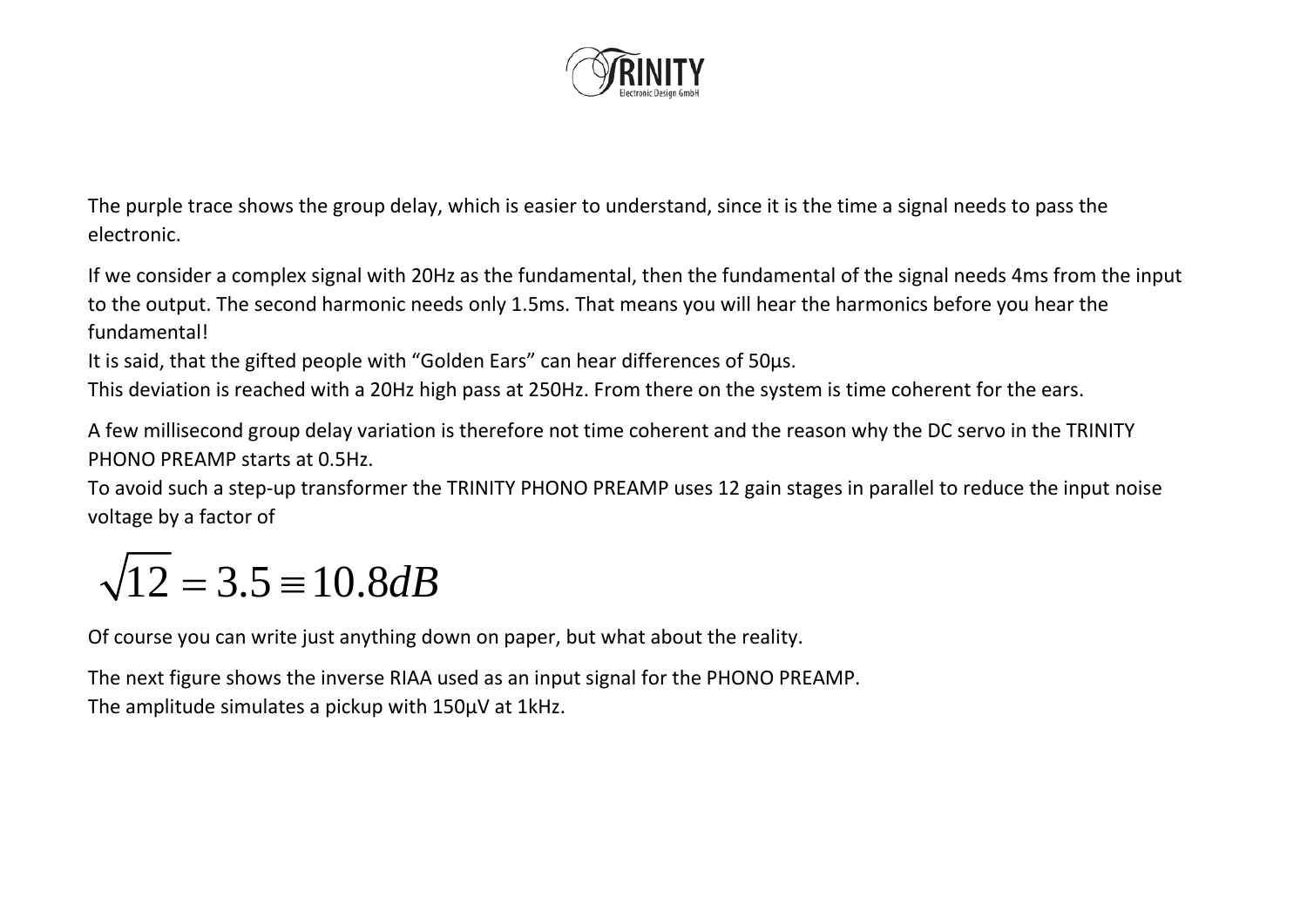



Caused by the frequency response of the RIAA equalization the worst case frequency is the lower audio band at 20Hz. Even at this extreme low level of 16µV at 20Hz the noise level of the TRINITY PHONO is at -86dB! And the linearity is ideal, since no harmonics are measurable. The only visible spur is at 50 Hz and comes from the radiated hum of the analyser. Its input amplitude is less than 1nV (0.0000000001V)!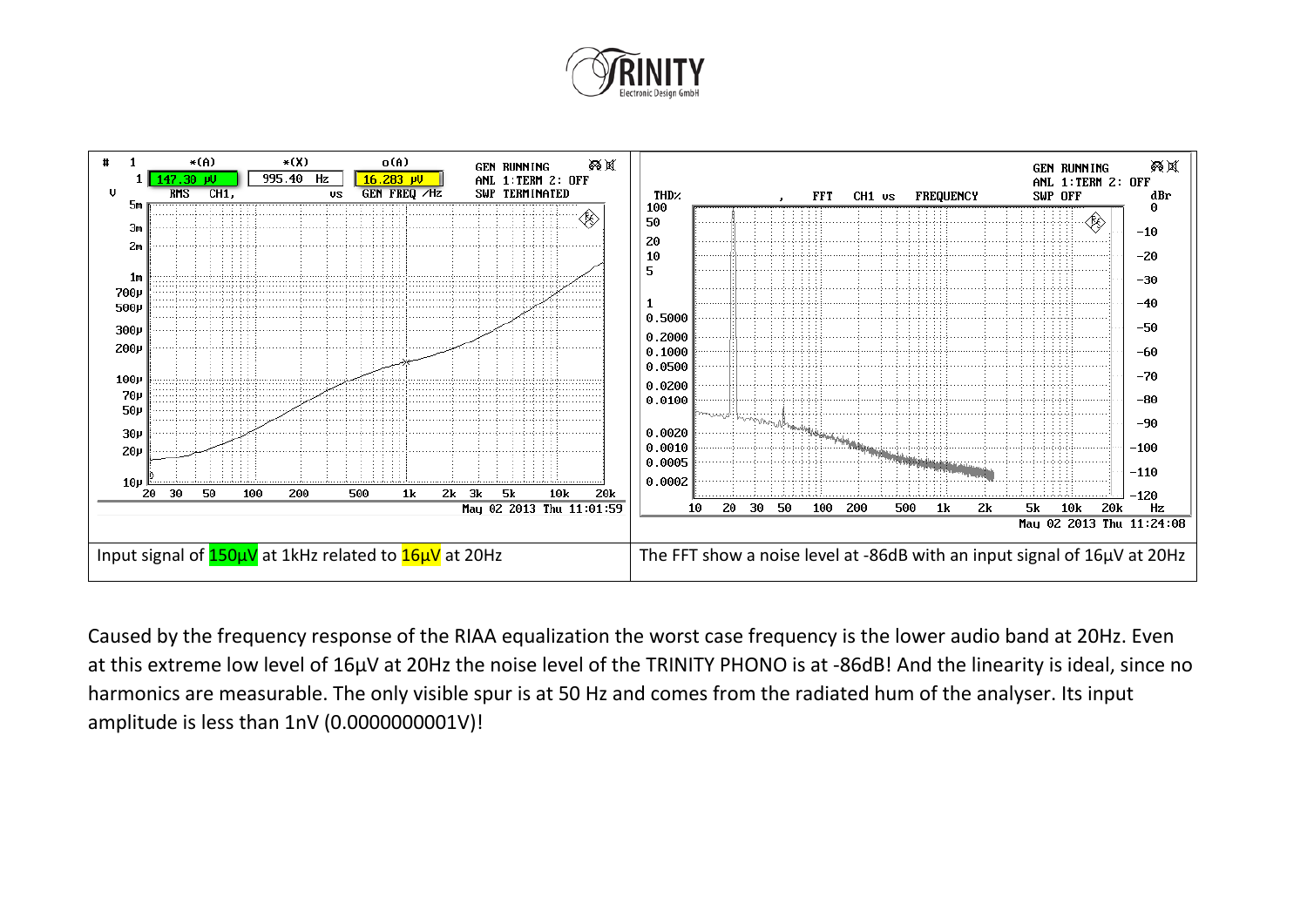

The noise level is further attenuated by the equalizing network, which is placed after the first gain stages and works like a low pass filter. That is the B (band width) part in this formula

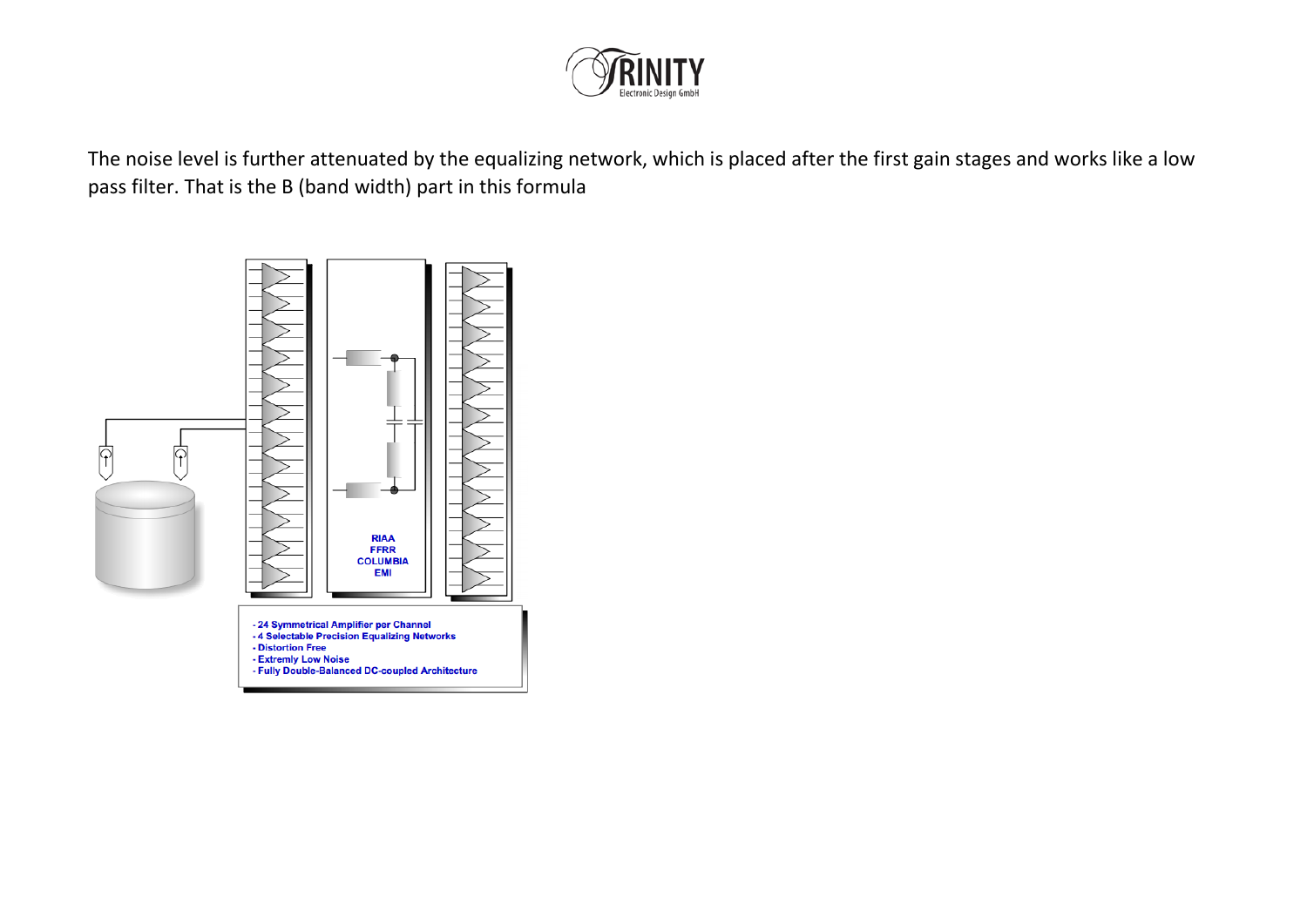

#### **THE GAIN**

Each of the 24 gain stages has a fixed gain of 40dB. Caused by the double balanced architecture the overall gain is 6dB higher for each gain block consisting of 12 gain stages. The complete gain without equalizer is therefore 92dB. Depending on the different attenuation caused by the equalizing network the gain related to 1kHz is between 72dB for the RIAA und roughly 78dB for the other equalizer settings. Each gain stage has its own DC servo, to avoid that the DC servo affects the accuracy of the equalizing network. That means each channel consist of 48 low noise amplifier plus 8 additional extreme low noise voltage regulators, which are arrange in a point of load regulation architecture.

#### **THE EQUALIZATION**

The very high accurate equalization curves are calculated with the help of the Laplace operator and the results are transferred as a look-up table to the audio analyser to measure each device in the correct way. The following graphs show the inverse response of the respective equalizer.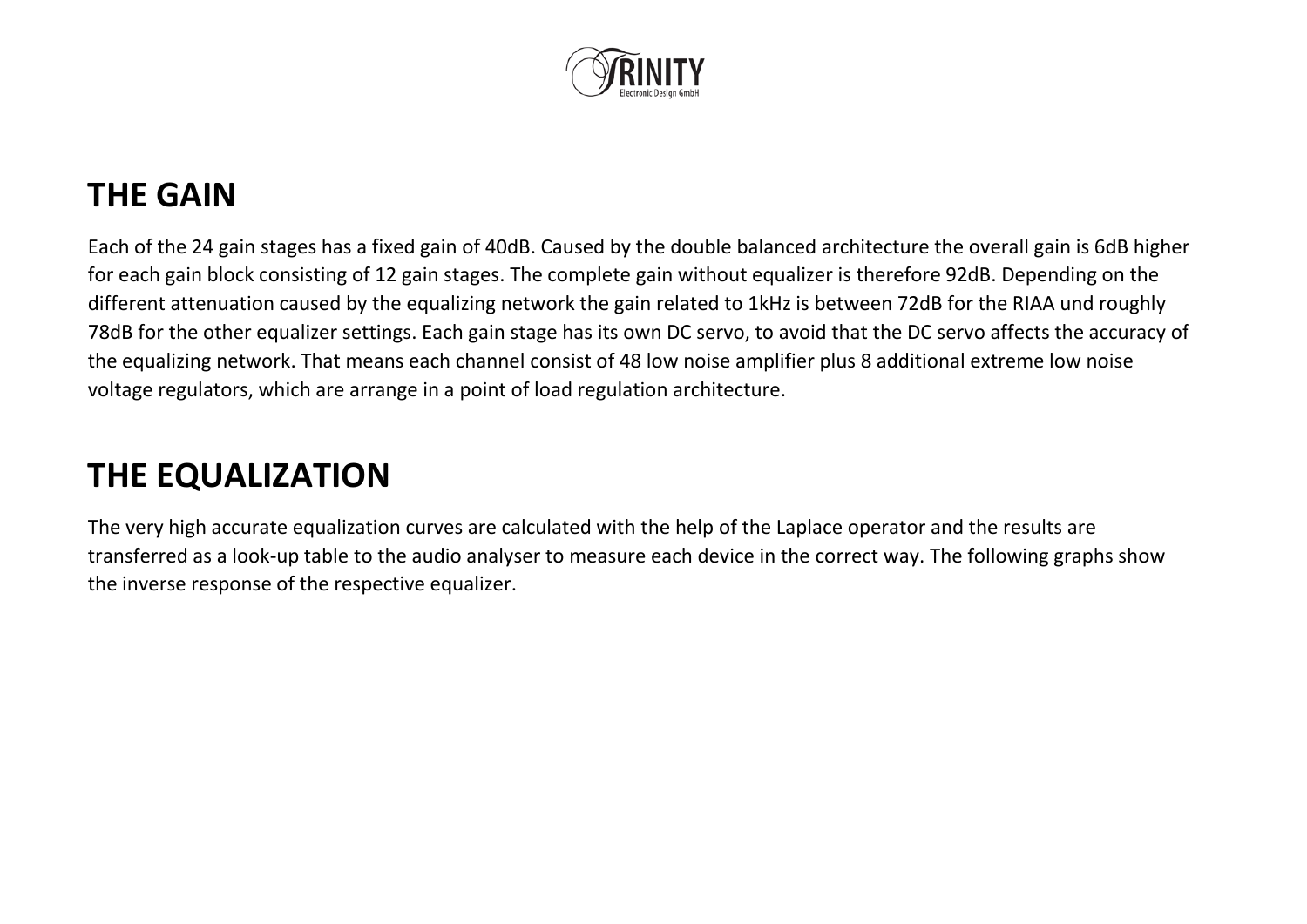

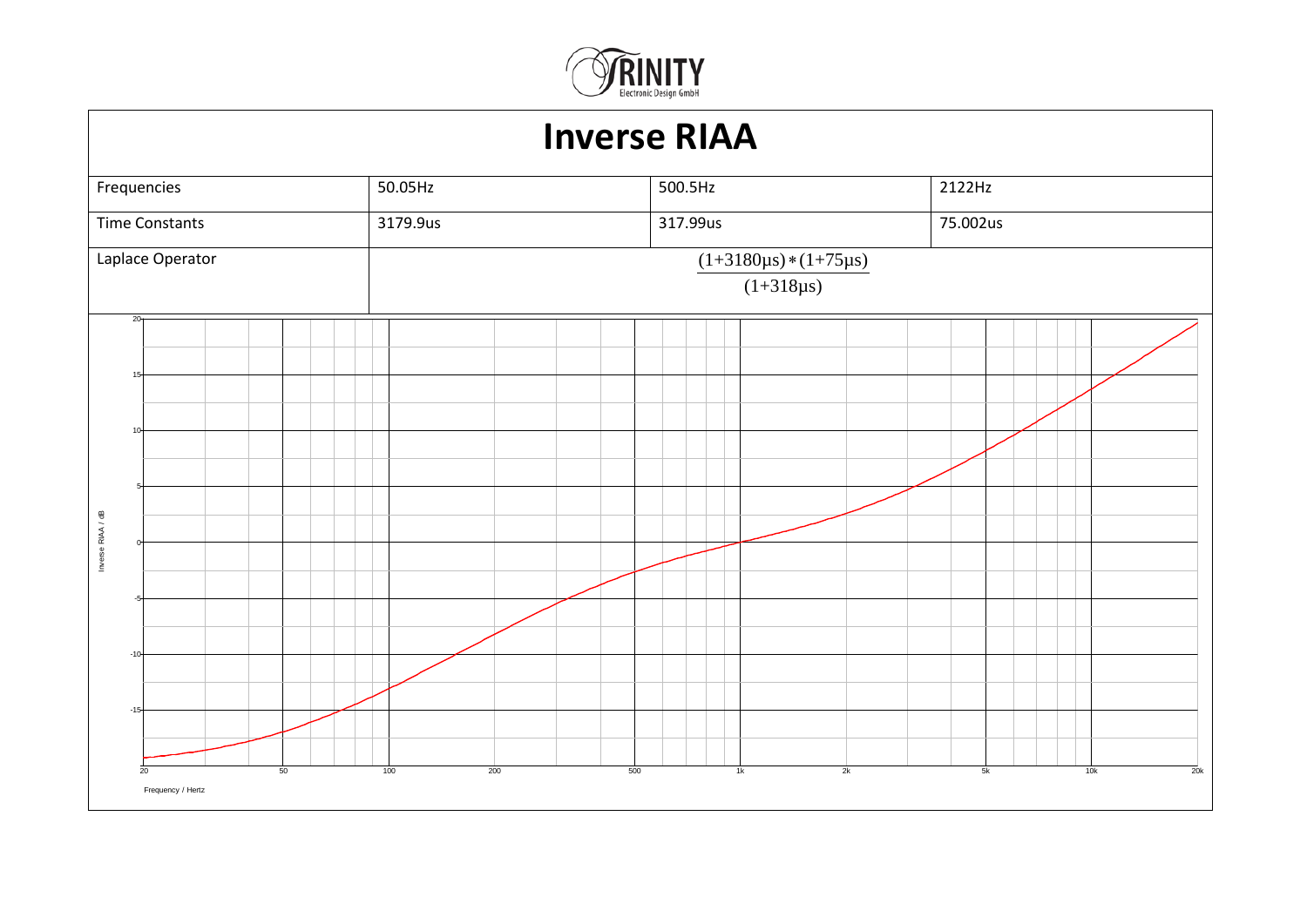

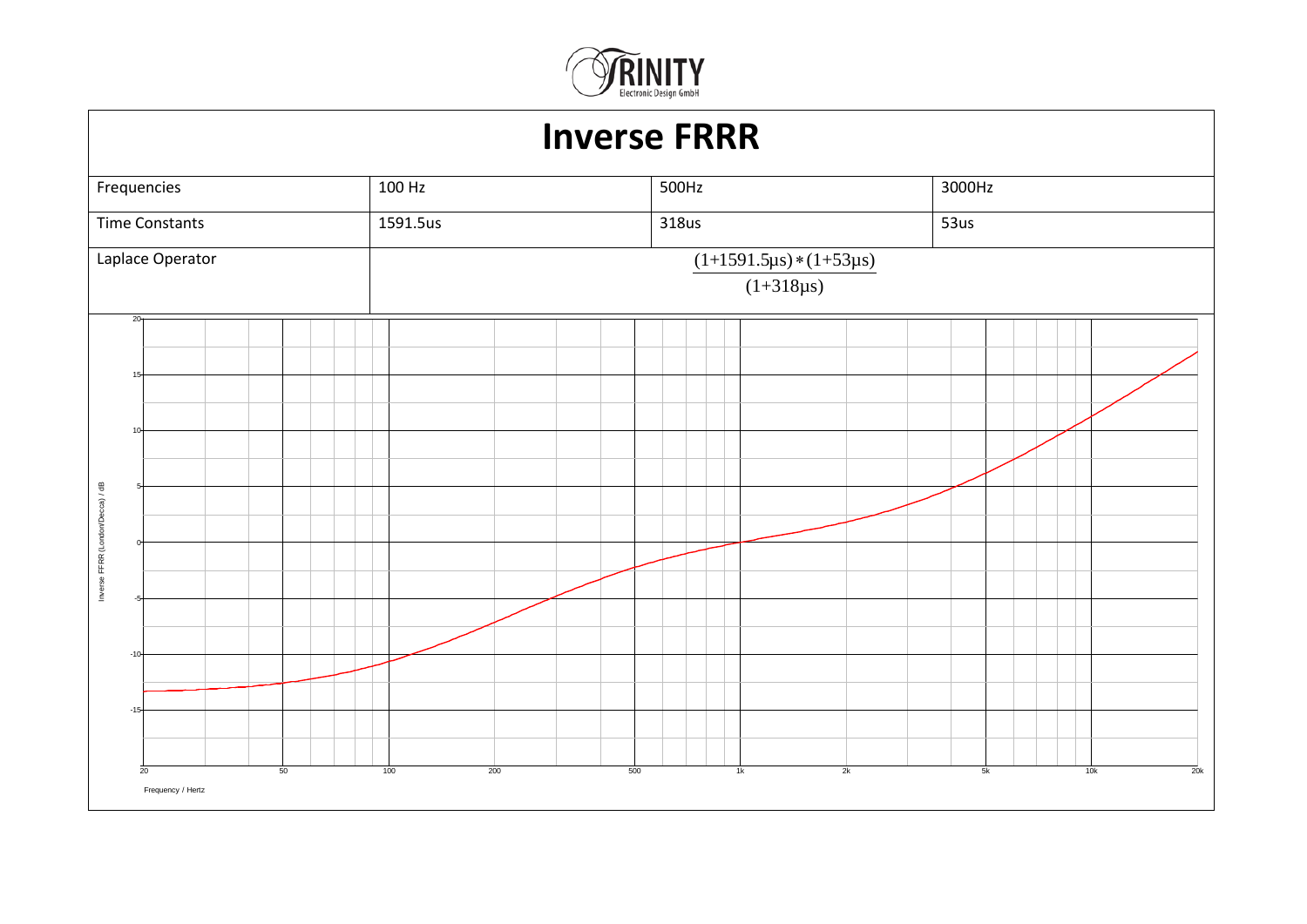

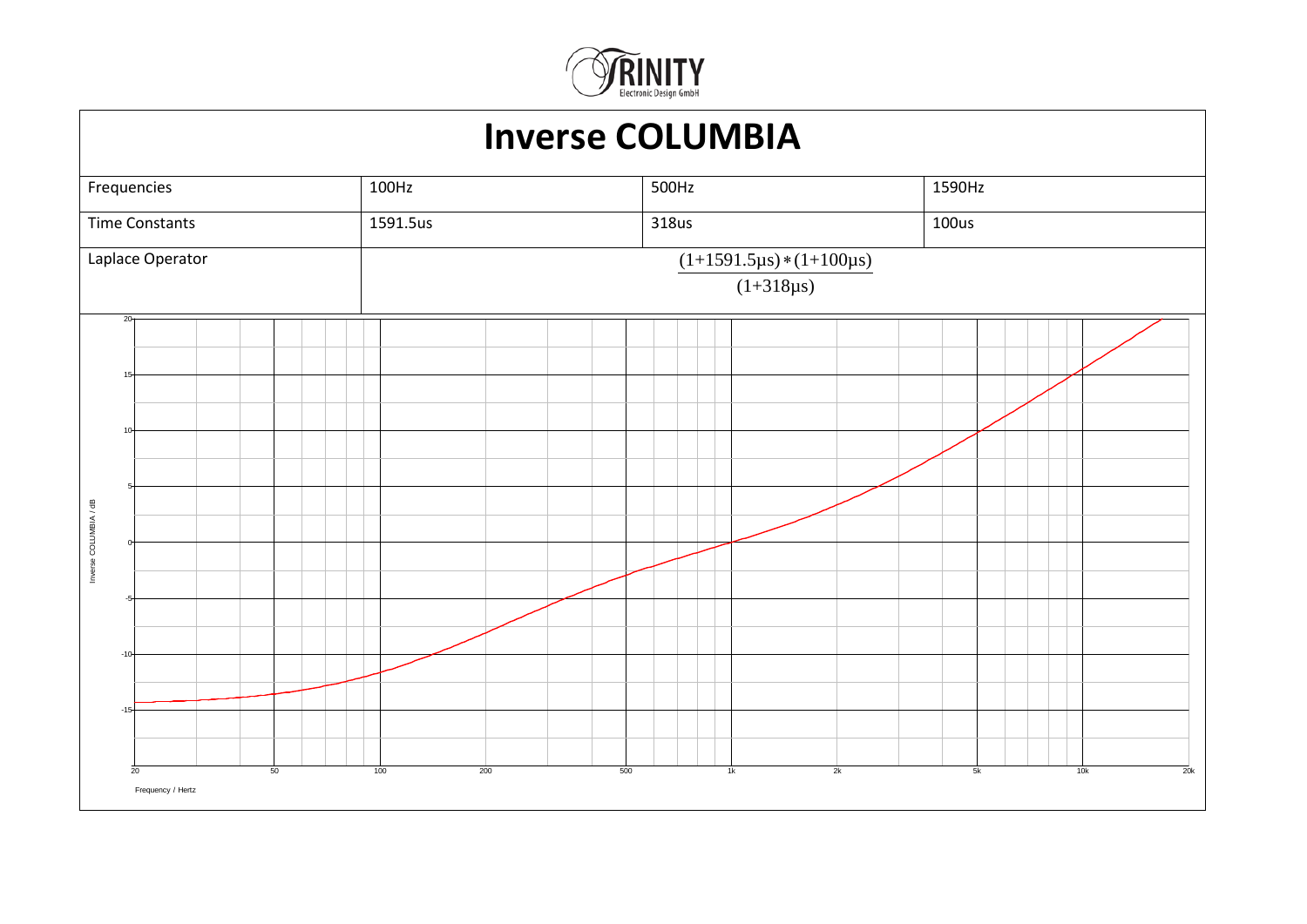

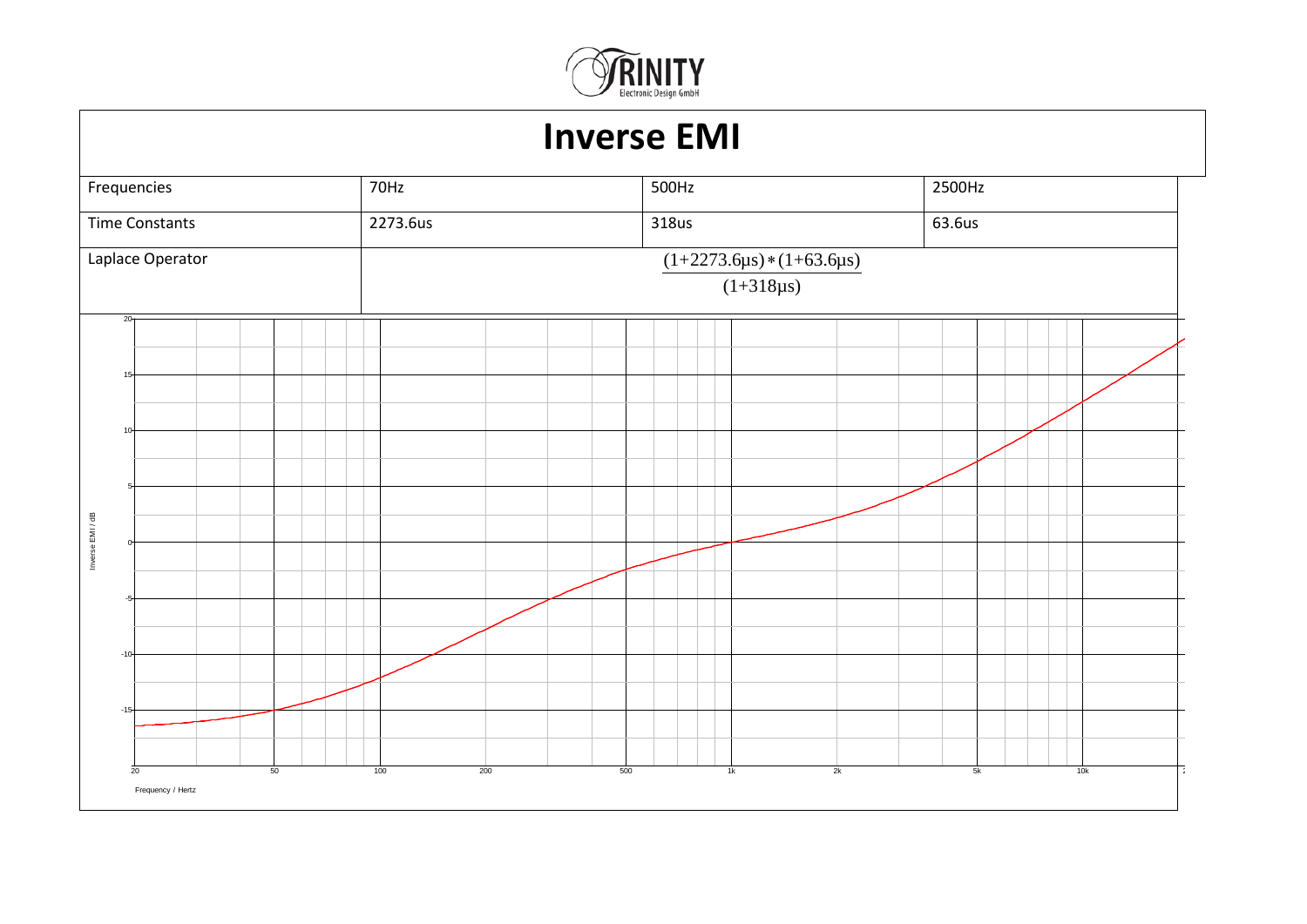

#### **THE FINAL MEASUREMENTS**

All TRINITY devices are shipped with a complete measurement protocol and not with some "typical" value published on the web page or in the data sheet.

What you see (in the measurement results) is what you get.

The measurements are done after a burn-in of 48hours and with a calibrated input voltage of 350µV at 1kHz.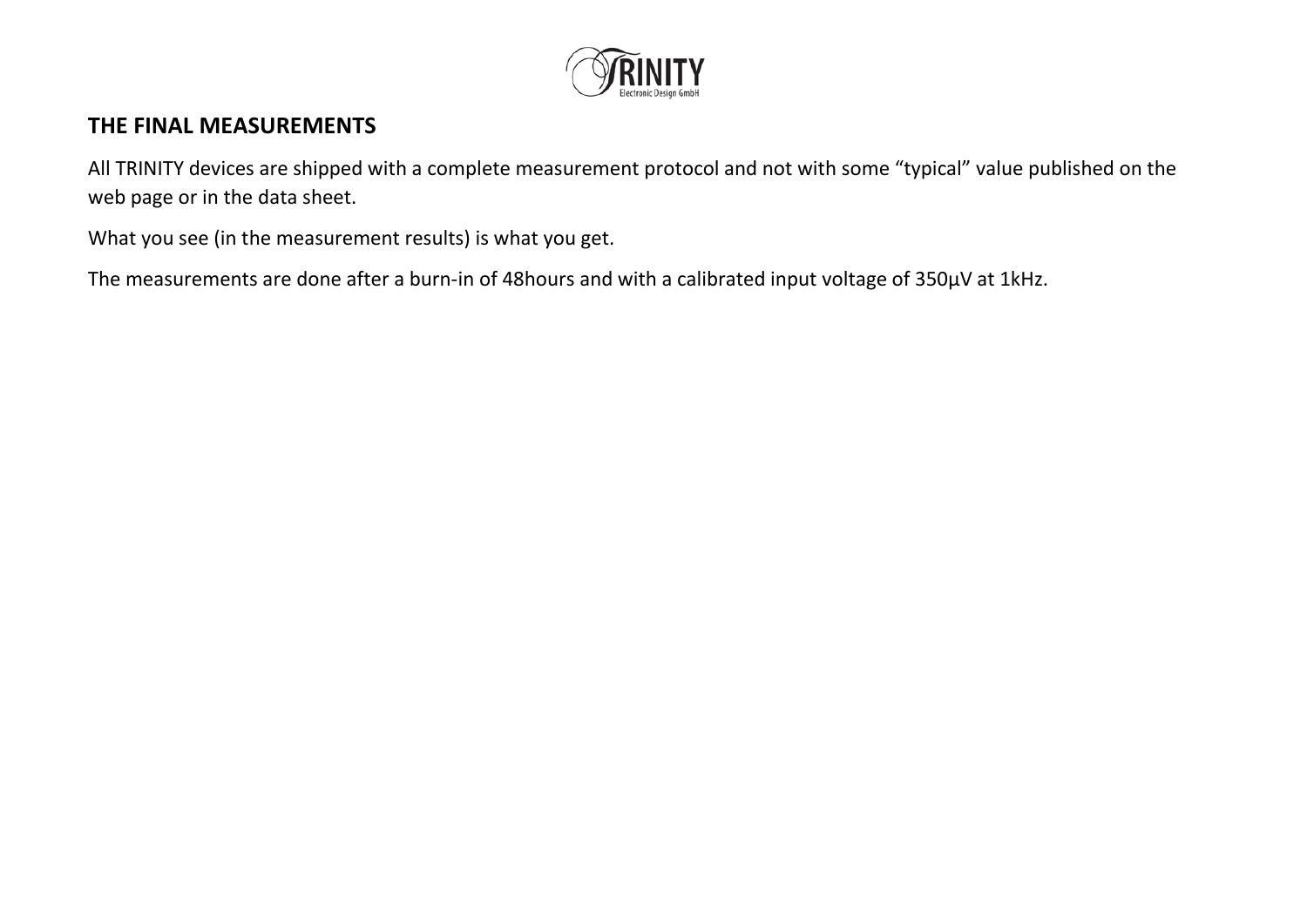

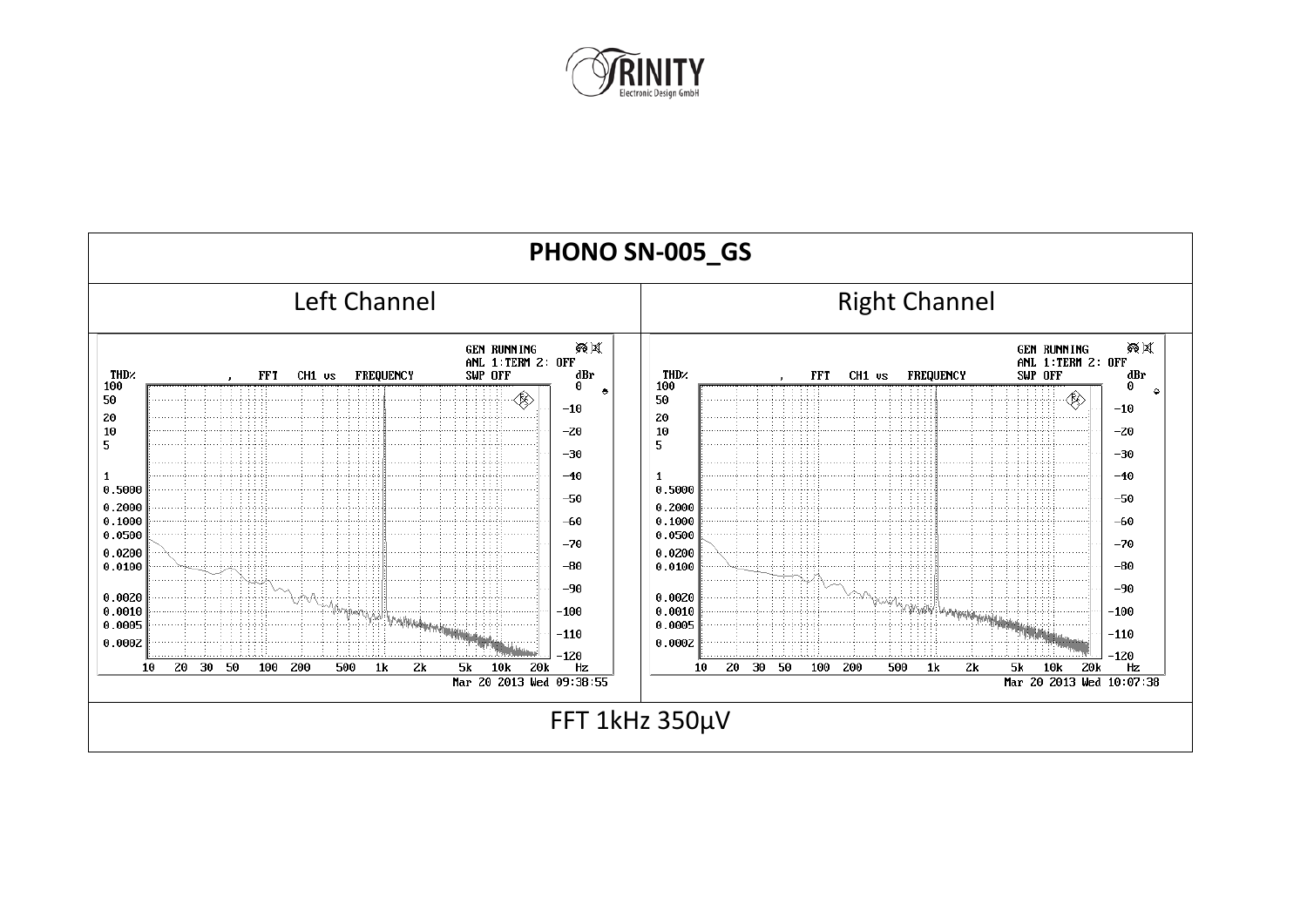

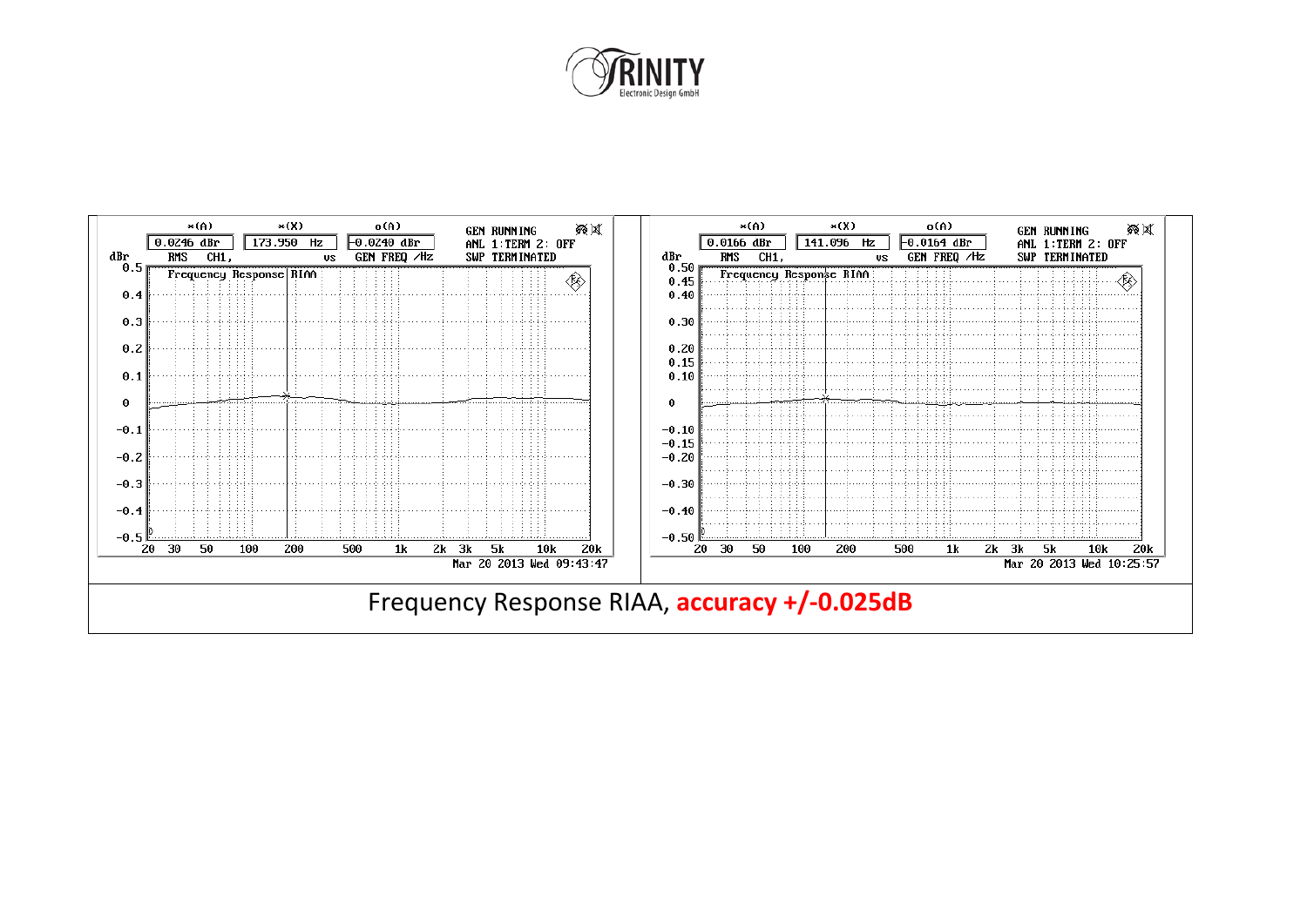

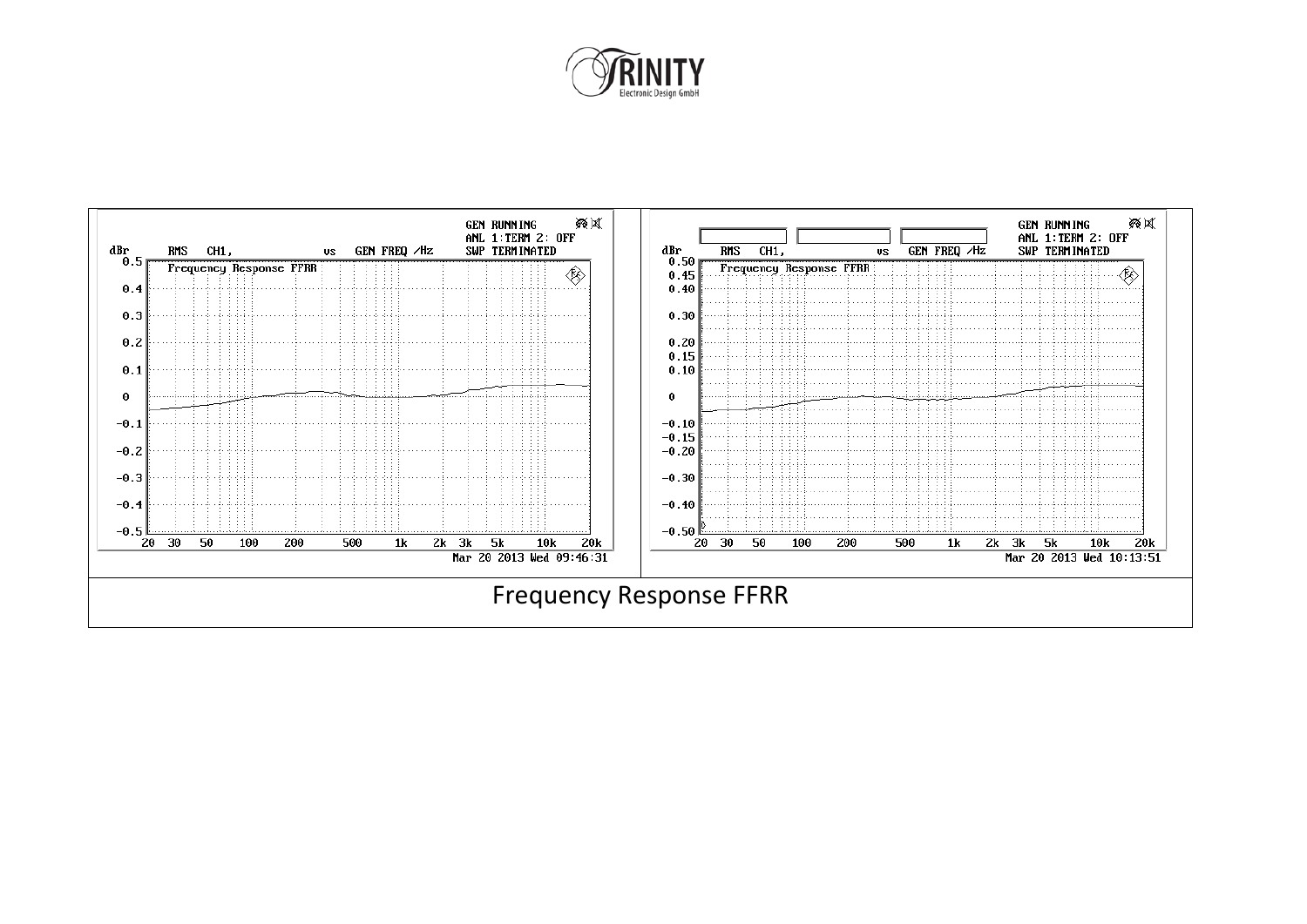

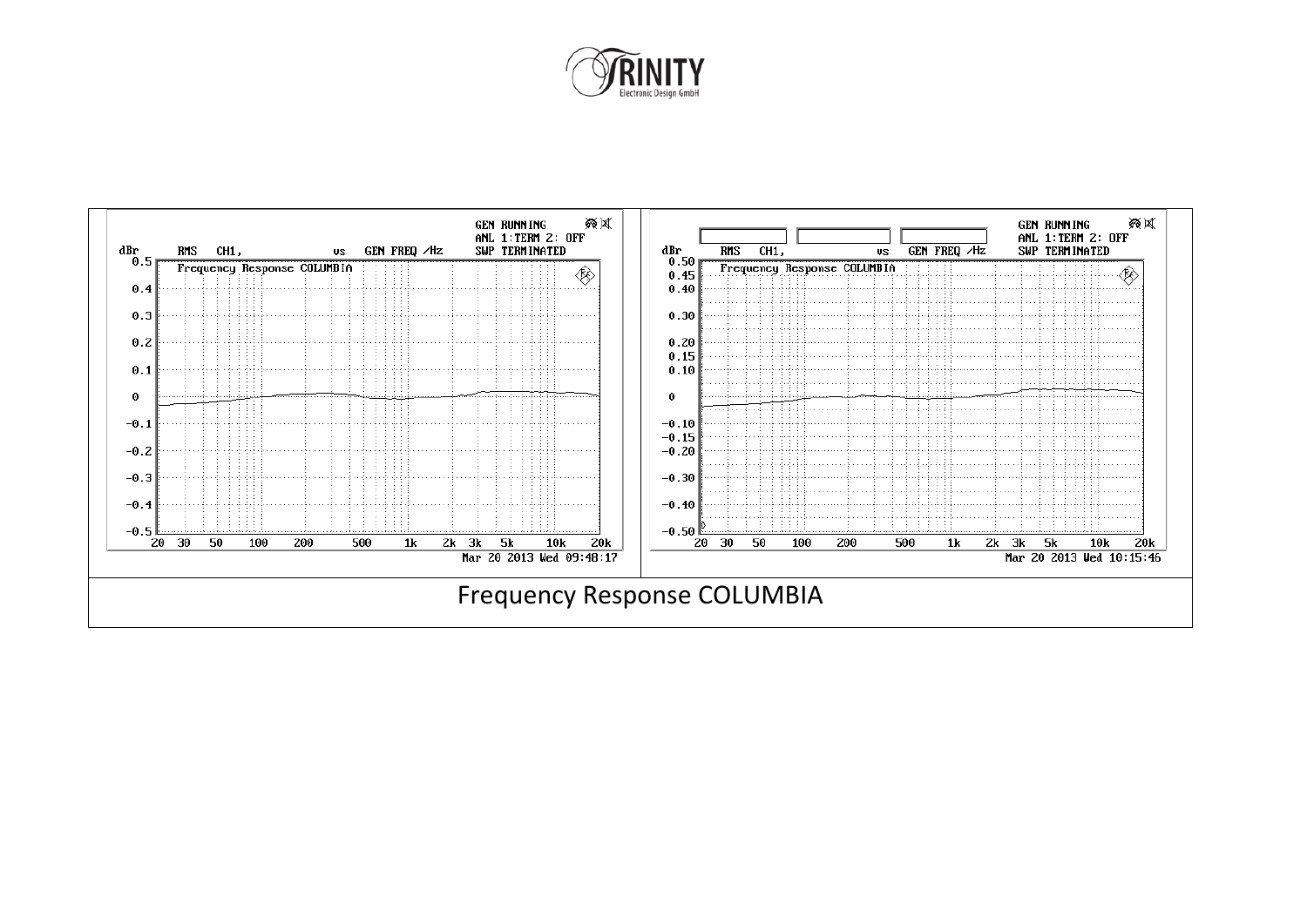

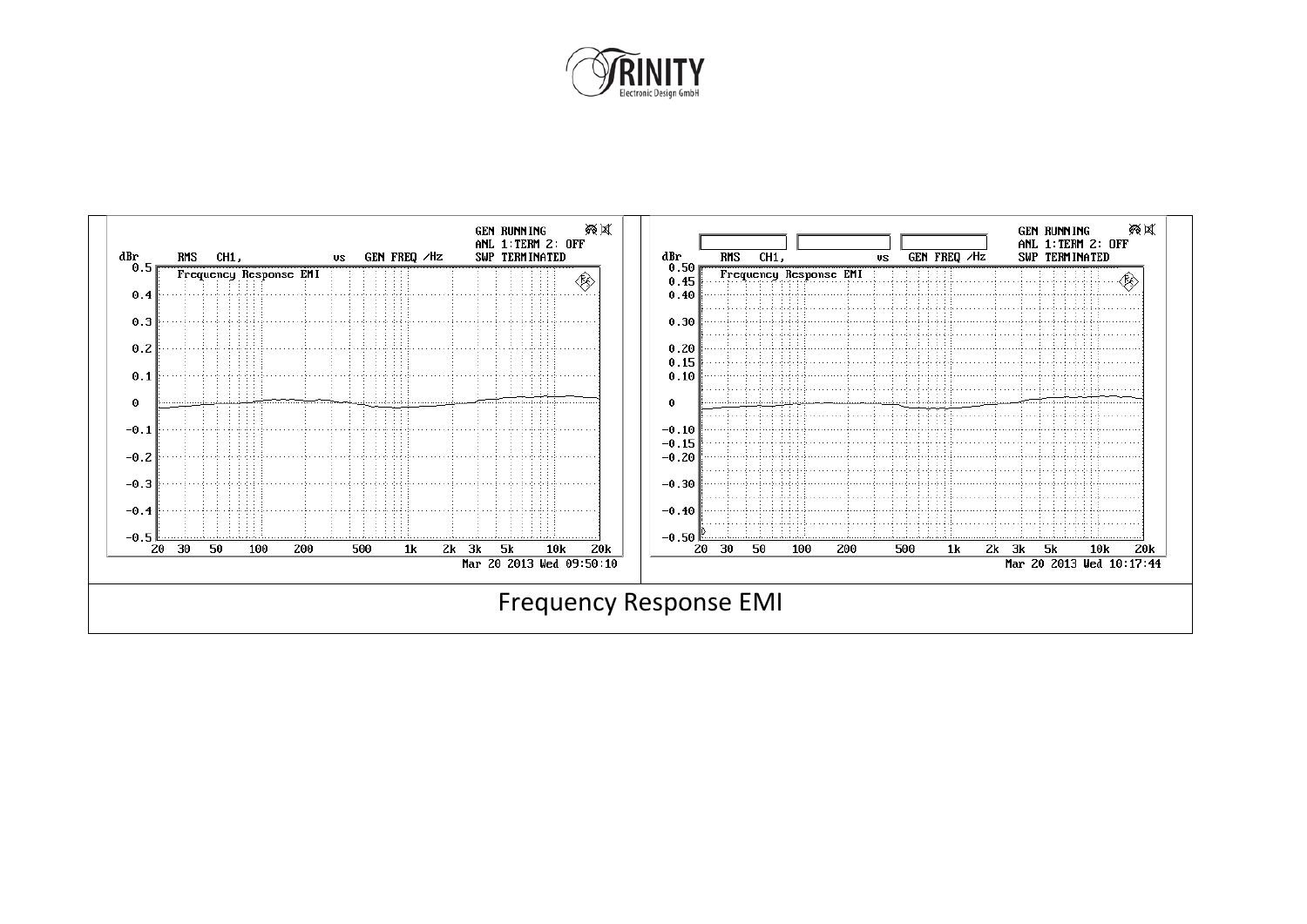

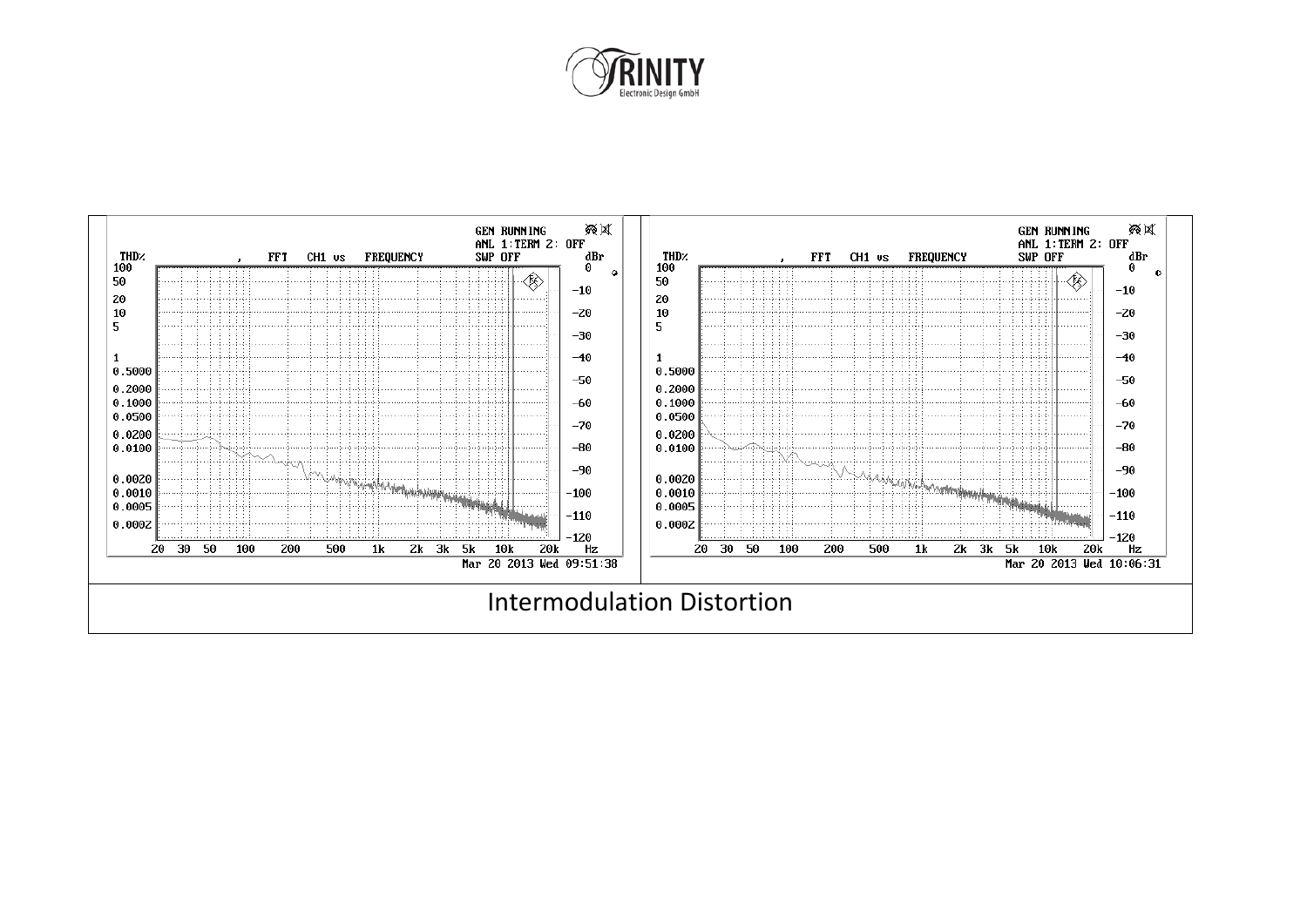

#### **WARRANTY**

The warranty period of the Trinity PHONO is 2 years.

- Within the warranty period, any material and production defects will be rectified according to the following conditions:
- The warranty period begins with the purchase of the product and only applies to first buyers.
- A warranty claim is only valid if defects originating from material or manufacturing defects occur, but not as the result of natural wear and tear. In case of justified claims that occur during the warranty time, we will either repair the affected component free of charge or replace it at our discretion. In so doing, we are entitled to also supply a successor model in the interests of technical progress. Any further claims, in particular compensation damage of any nature, are excluded.
- The warranty period is not extended by any work performed during the warranty period, neither for replaced nor repaired components.
- Any improper handling or interventions by persons not authorized by TRINIT Electronic Design GmbH will render the warranty claim null and void. This also applies to damage arising from improper connection or use.
- The warranty excludes transportation damage that must be claimed immediately from the forwarding agency (railway, post, carrier). Any scratches on the enclosure or other visible defects must be reported to the dealer within 3 days.
- The provisions of the German product liability law and comparable foreign regulations remain unaffected, provided they are inalienable. We retain the right to make technical changes in the interests of technical progress